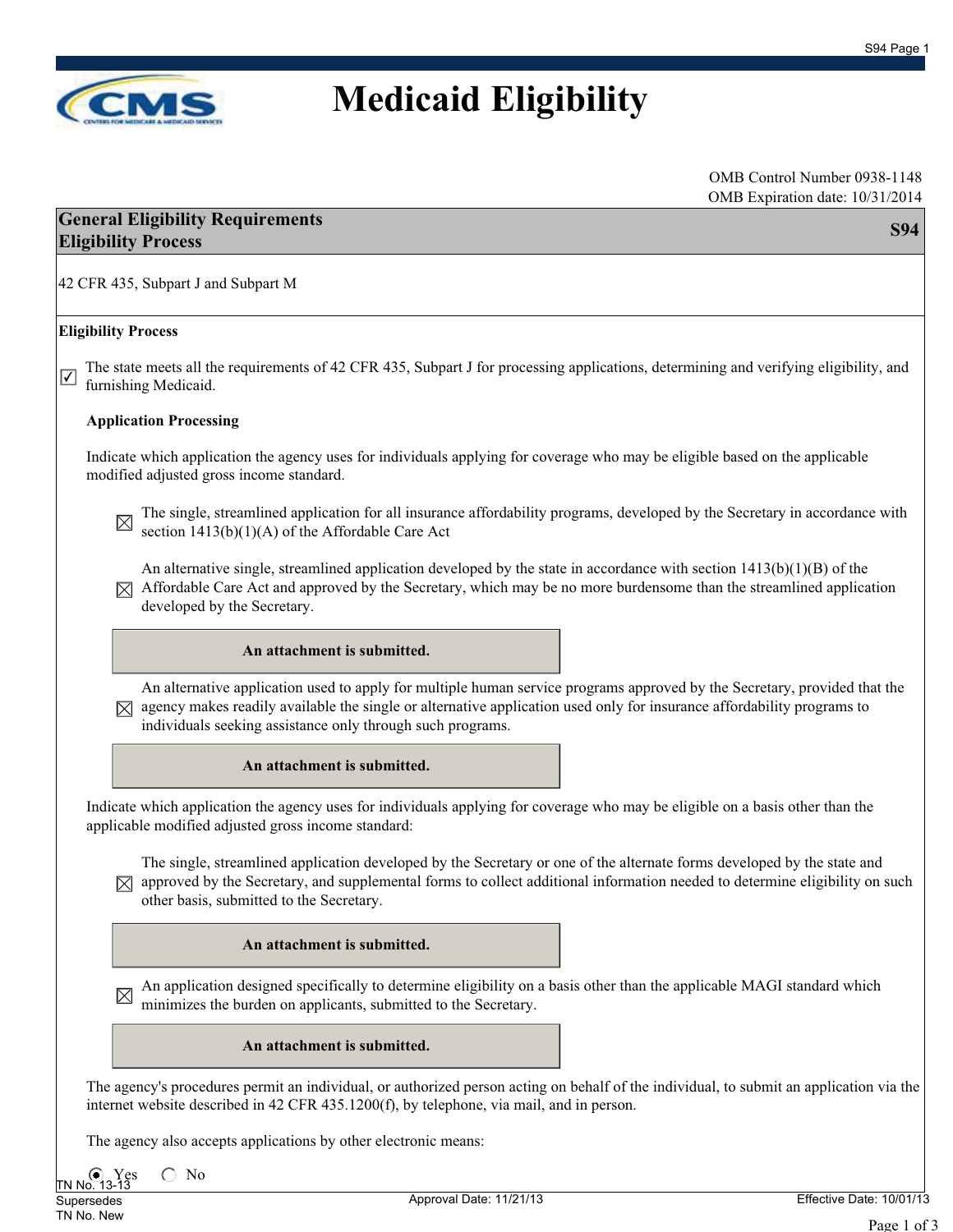

# **Medicaid Eligibility**

Indicate the other electronic means below:

| Name of Method        | Description                                                                                                                                                                                                                            |  |
|-----------------------|----------------------------------------------------------------------------------------------------------------------------------------------------------------------------------------------------------------------------------------|--|
| On - Line application | SD will use its current on-line application with the addition<br>of a supplemental form until changes to meet ACA<br>requirement can be developed and approved.                                                                        |  |
| Phone application     | SD will have the ability to accept applications from<br>individuals who apply via phone. A benefits specialist will<br>speak to the individual and complete the application, a<br>signature page will then be mailed to the applicant. |  |

The agency has procedures to take applications, assist applicants and perform initial processing of applications for the eligibility groups listed below at locations other than those used for the receipt and processing of applications for the title IV-A program, including Federally-qualified health centers and disproportionate share hospitals.  $|\mathcal{V}|$ 

Parents and Other Caretaker Relatives

Pregnant Women

Infants and Children under Age 19

#### **Redetermination Processing**

Redeterminations of eligibility for individuals whose financial eligibility is based on the applicable modified adjusted gross income standard are performed as follows, consistent with 42 CFR 435.916:

■ Once every 12 months

■ Without requiring information from the individual if able to do so based on reliable information contained in the individual's account or other more current information available to the agency

If the agency cannot determine eligibility solely on the basis of the information available to it, or otherwise needs additional ■ information to complete the redetermination, it provides the individual with a pre-populated renewal form containing the

information already available.

Redeterminations of eligibility for individuals whose financial eligibility is not based on the applicable modified adjusted gross ■ income standard are performed, consistent with 42 CFR 435.916 (check all that apply):

- $\boxtimes$  Once every 12 months
- $\Box$  Once every 6 months

Other, more often than once every 12 months

#### **Coordination of Eligibility and Enrollment**

The state meets all the requirements of 42 CFR 435, Subpart M relative to coordination of eligibility and enrollment between Medicaid, CHIP, Exchanges and other insurance affordability programs. The single state agency has entered into agreements with the Exchange and with other agencies administering insurance affordability programs. ✔

PRA Disclosure Statement